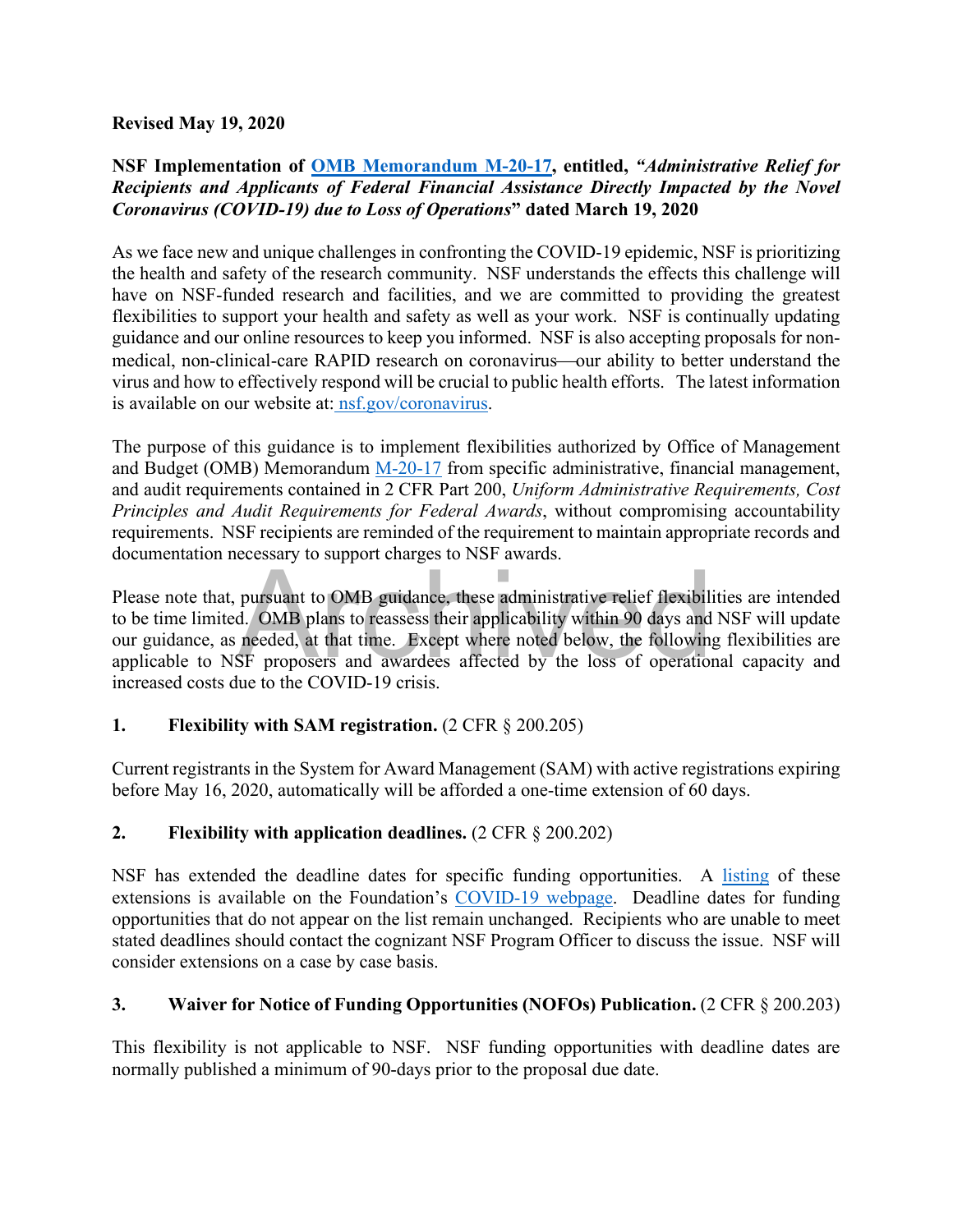#### **4. No-cost extensions on expiring awards.** (2 CFR § 200.308)

Recipients must follow standard policies and procedures specified in the NSF *Proposal and Award Policies and Procedures Guide* (PAPPG) [Chapter VI.D.3,](https://www.nsf.gov/pubs/policydocs/pappg19_1/pappg_6.jsp#VID3) and applicable award conditions regarding submission of grantee and NSF-approved no-cost extensions.

## **5. Abbreviated continuation requests.** (2 CFR § 200.308)

For purposes of NSF, a continuation request consists of submission of the requisite annual project report in Research.gov, as well as any award specific requirements. See item 10 below for additional information.

#### **6. Allowability of salaries and other project activities.** (2 CFR § 200.403, 2 CFR § 200.404, 2 CFR § 200.405)

costs or other fees result in a shortage of funds to eventually carriticipated, recipients must contact the cognizant NSF Program (SF will evaluate the grantee's ability to resume the project activateness of future funding Recipients are authorized to continue to charge salaries, stipends, and benefits to currently active NSF awards consistent with the recipients' policy of paying salaries (under unexpected or extraordinary circumstances) from all funding sources, Federal and non-Federal. The recipient also is authorized to charge other costs to NSF awards that are necessary to resume activities supported by the award, consistent with applicable Federal cost principles and the benefit to the project. Recipients must not assume that supplemental funding will be available should the charging of such costs or other fees result in a shortage of funds to eventually carry out the project. If a shortfall is anticipated, recipients must contact the cognizant NSF Program Officer to discuss the situation. NSF will evaluate the grantee's ability to resume the project activity in the future and the appropriateness of future funding, as done under normal circumstances—based on subsequent project reports and other communications with the recipient. Recipients are required to maintain appropriate records and cost documentation as required by 2 CFR  $\S$  200.302 – *Financial management* and 2 CFR § 200.333 - *Retention requirement of records* to substantiate the charging of any salaries and other project activities costs related to interruption of operations or services.

## **7. Allowability of Costs not Normally Chargeable to Awards.** (2 CFR § 200.403, 2 CFR § 200.404, 2 CFR § 200.405)

Recipients who incur costs related to the cancellation of events, travel, or other activities necessary and reasonable for the performance of the award, or the pausing and restarting of grant funded activities due to the public health emergency, are authorized to charge these costs to their award without regard to 2 CFR § 200.403, *Factors affecting allowability of costs*, 2 CFR § 200.404, *Reasonable costs*, and 2 CFR § 200.405, *Allocable costs*. Recipients may charge the full cost to the award when the event, travel, or other activities is conducted under the auspices of the grant. Recipients must not assume that supplemental funding will be available should the charging of cancellation or other fees result in a shortage of funds to eventually carry out the event or travel. If a shortfall is anticipated, recipients must contact the cognizant NSF Program Officer to discuss the situation. Recipients are required to maintain appropriate records and cost documentation as required by 2 CFR § 200.302 – *Financial management* and 2 CFR § 200.333 - *Retention*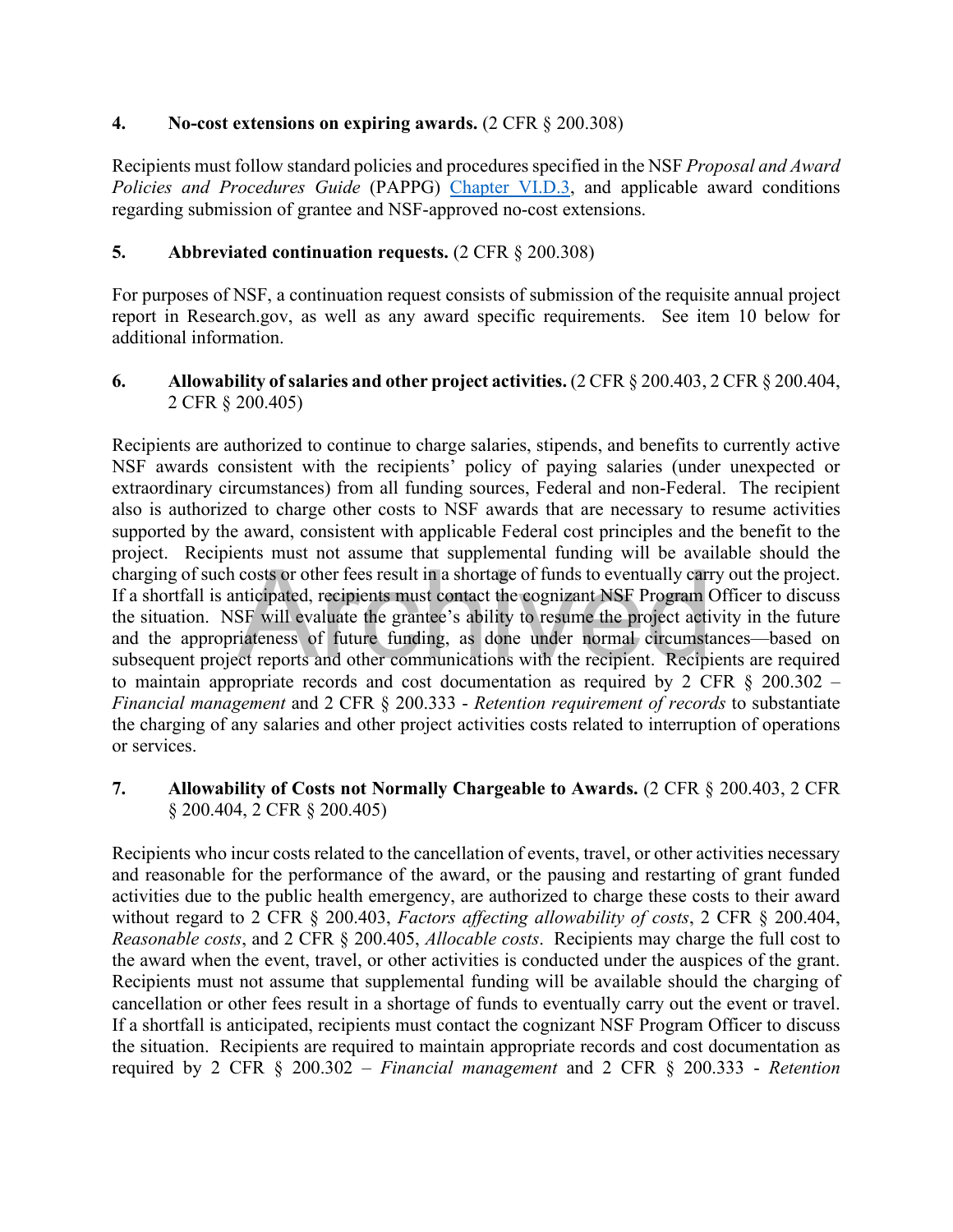*requirement of records*, to substantiate the charging of any cancellation or other fees related to interruption of operations or services.

# **8. Prior approval requirement waivers.** (2 CFR § 200.407)

Recipients are only required to obtain NSF prior approval for the following program or budgetrelated reasons specified in 2 CFR § 200.308(c):

- Change in the scope or the objectives of the project;
- Change in a Principal Investigator (PI) or co-PI specified in an NSF award;
- The transfer of funds budgeted for participant support costs to other categories of expense;
- Unless described in the proposal and funded in the approved NSF award, the subawarding or transferring out of any work under an NSF award; and
- The need arises for additional NSF funding to complete the project.

The above requests for prior approval must be submitted via Research.gov. All other prior approvals specified in the applicable Prior Approval Matrix are waived. Recipients are reminded that they are to ensure that all costs charged to NSF awards must be consistent with Federal cost policy guidelines and the terms of the award, except as specified in this guidance.

difications and Supplemental Financial & Administrative Term<br>ti-User Research Facility Projects and Federally Fundea<br>nters (dated February 12, 2019) should note that, with the except<br>ments, prior approval requirements are In addition to the prior approval requirements specified above, Major Facility Recipients who are subject to the *Modifications and Supplemental Financial & Administrative Terms and Conditions*  for Major Multi-User Research Facility Projects and Federally Funded Research and *Development Centers* (dated February 12, 2019) should note that, with the exception of Article 60, Contract Requirements, prior approval requirements are waived.

# **9. Exemption of certain procurement requirements.** (2 CFR § 200.319, 2 CFR § 200.321)

NSF has waived the procurement requirements contained in 2 CFR § 200.319(b) regarding geographical preferences and 2 CFR § 200.321 regarding contracting with small and minority businesses, women's business enterprises, and labor surplus area firms.

# **10. Extension of financial and other reporting.** (2 CFR § 200.327, 2 CFR § 200.328)

NSF does not require recipients to submit Federal Financial Reports for each award as financial data is extracted from NSF's Award Cash Management Service. NSF will continue to process daily grant payments to recipients from the Award Cash Management Service without interruption.

NSF has automatically extended the due date for submission of all annual project reports due between March 1 and April 30, 2020, by 30 days. These project reports must continue to be submitted via Research.gov. Recipients are reminded that NSF cannot make any new award or supplement any existing award, if the principal investigator (PIs) or any co-PI(s) has an overdue annual project report; therefore, it is vital that annual reports are submitted by the revised due date.

Additionally, NSF has waived the Annual Inventory reporting for Federally-owned Property § 200.312(a) – *Federally-owned and Exempt Property*, if a Recipient is unable to perform its